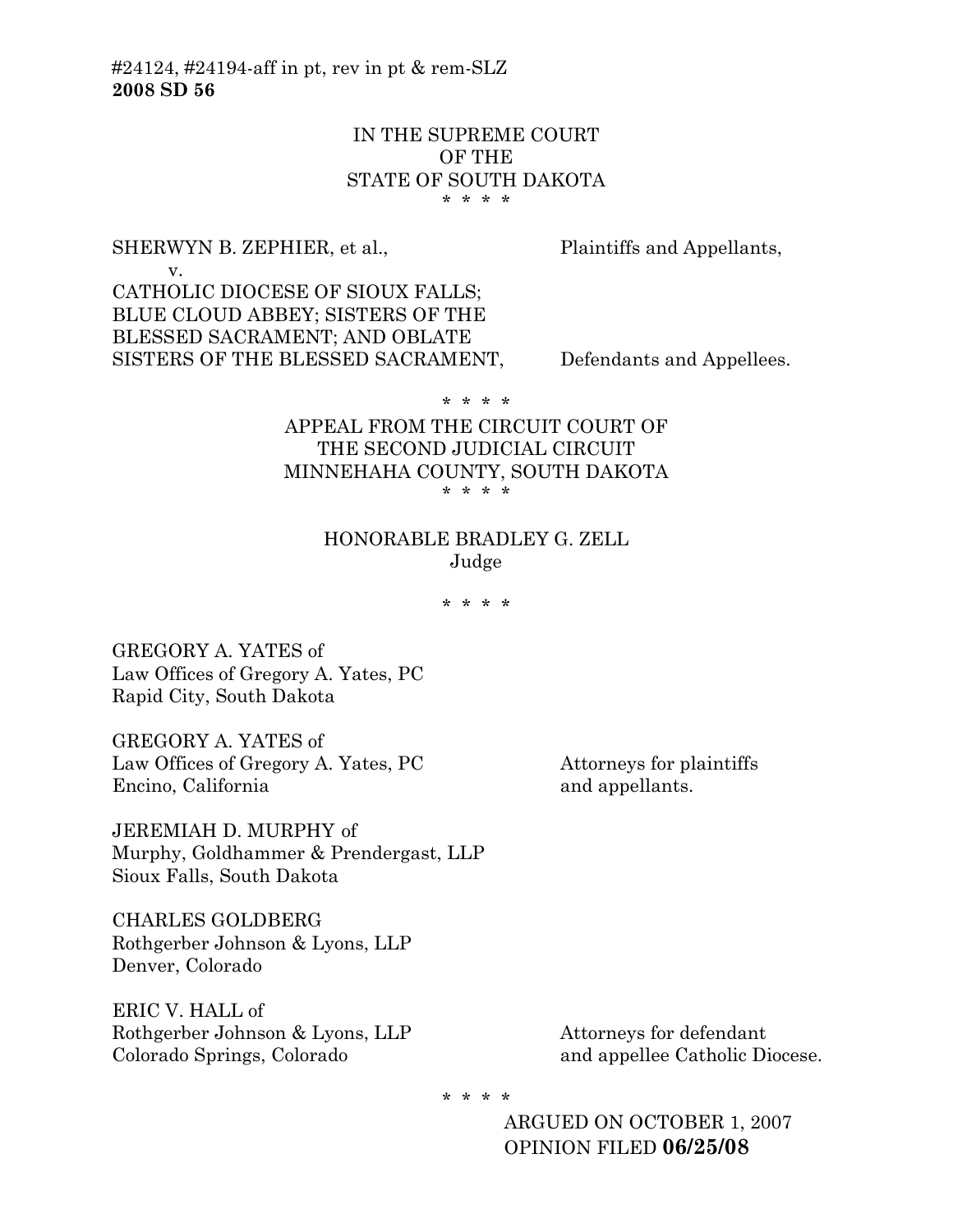ERIC SCHULTE of Davenport, Evans, Hurwitz & Smith, LLP Sioux Falls, South Dakota

ROBERT STICH of Stich, Angell, Kreidler

MICHAEL J. FORD DYAN J. EBERT HEIDI N. THOENNES of Attorneys for defendant and St. Cloud, Minnesota Blessed Sacrament.

CHRISTOPHER W. MADSEN THOMAS J. WELK of  $\hfill$  Attorneys for defendant and Boyce, Greenfield, Pashby & Welk, LLP appellee Sisters of the Sioux Falls, South Dakota Blessed Sacrament.

 & Dodge, PA Attorneys for defendant and Minneapolis, Minnesota appellee Blue Cloud Abbey.

Quinlivan & Hughes, PA appellee Oblate Sisters of the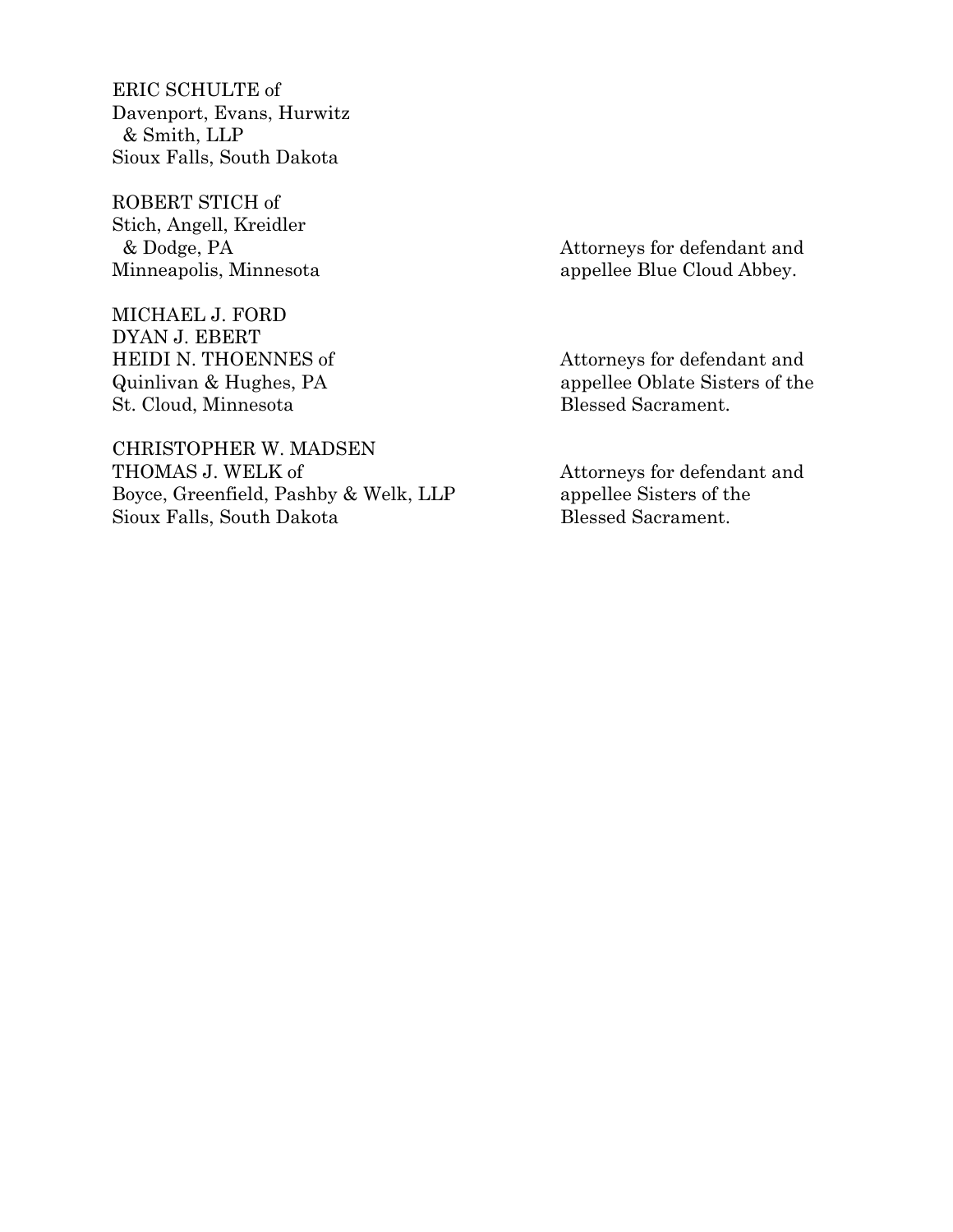## ZINTER, Justice

[¶1.] Seventy-two former students of St. Paul's School brought suit against four entities claiming that they were responsible for mental, physical and/or sexual abuse during the years 1947-1954 and 1958-1973. The circuit court granted summary judgment in favor of all defendants, concluding that a statute of limitations barred the claims. Thereafter, ten of the students moved to amend the complaint attempting to show a timely filing. Before the circuit court's ruling on the motion to amend, nine of the students filed this appeal. Notwithstanding the filing of the appeal, the circuit court held a hearing on the merits and denied the motion to amend. The nine students now appeal the dismissal of their sex abuse claims and the denial of their motion to amend. We affirm in part, reverse in part, and remand.

I

[¶2.] The former students attended St. Paul's School (School) in Marty, South Dakota, located on the Yankton Sioux Reservation. Students allege that the Catholic Diocese of Sioux Falls operated the School; and Blue Cloud Abbey, Sisters of the Blessed Sacrament, and the Oblate Sisters of the Blessed Sacrament provided teachers and staff. It is undisputed that in 1975, the School was closed as a Roman Catholic school and was relinquished to the tribal government of the Yankton Sioux Tribe. The following year, the School's assets were transferred to the Marty Indian School Board, Inc. No claim is made against the Tribe or the Marty Indian School Board.

-1-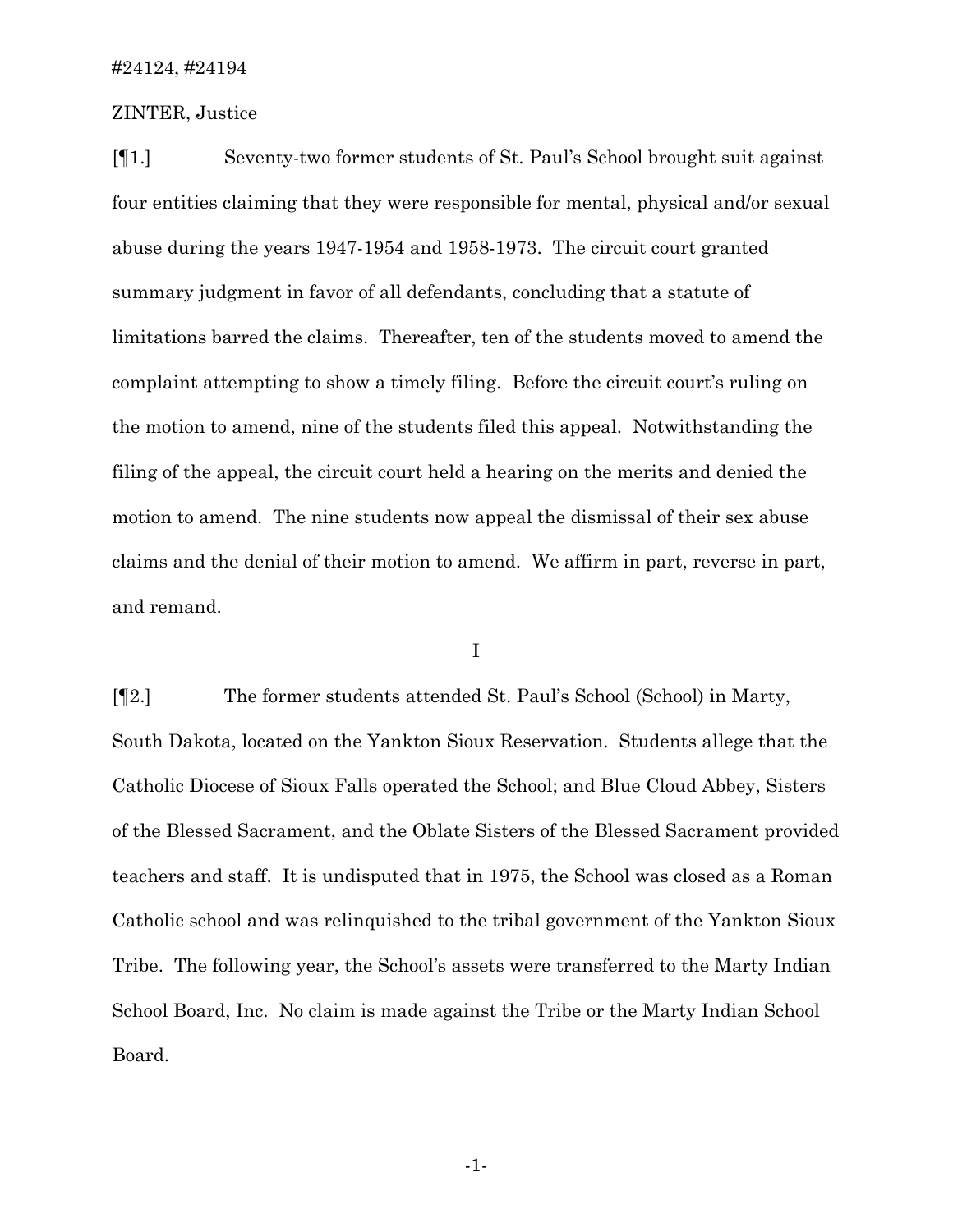l

[¶3.] The complaint provides no specifics, such as the names of the alleged abusers, when and where the abuse occurred, or the nature of the students' claimed injuries. After some discovery, Defendants moved for summary judgment on the sex abuse claims<sup>[1](#page-3-0)</sup> arguing that the statute of limitations had expired. The circuit court granted Defendants' motion, concluding students did not present sufficient evidence that the "time the victim[s] discovered or reasonably should have discovered that the injury or condition was caused by the [abuse]" occurred within three years of commencing the suit as required in SDCL 26-10-25. The circuit court reasoned that Defendants' initial showing reflected that the three-year statute had expired, and the students' responsive affidavits failed to satisfy their burden of demonstrating a disputed issue of fact in avoidance of the statute of limitations defense. The court stated:

> [A]s a matter of law, [Defendants] ha[ve] demonstrated that [students] have filed all their claims beyond the time allowed by . . . 26-10-25 and, therefore, [students] have the burden of demonstrating that an exception to these statutes of limitations will excuse [their] untimely filing. Furthermore, the [c]ourt determines, as a matter of law, that [students] have failed to set forth specific facts in their Affidavits as required by SDCL 15-6- 56(e) and have failed to present any evidence to support any exception to the applicable statute of limitations.

SDCL 26-10-25 is a "discovery" statute, and with respect to the students' responsive showing regarding the discovery of their injuries, the circuit court elaborated:

> The facts provided by the complaint, the interrogatory answers, depositions and affidavits are absolutely void of any specific

<span id="page-3-0"></span><sup>1.</sup> The circuit court dismissed all of the non-sex abuse claims, concluding that students failed to timely commence their suit on those claims in accordance with the personal injury statute of limitations in SDCL 15-2-14(3) (1984). That ruling has not been appealed.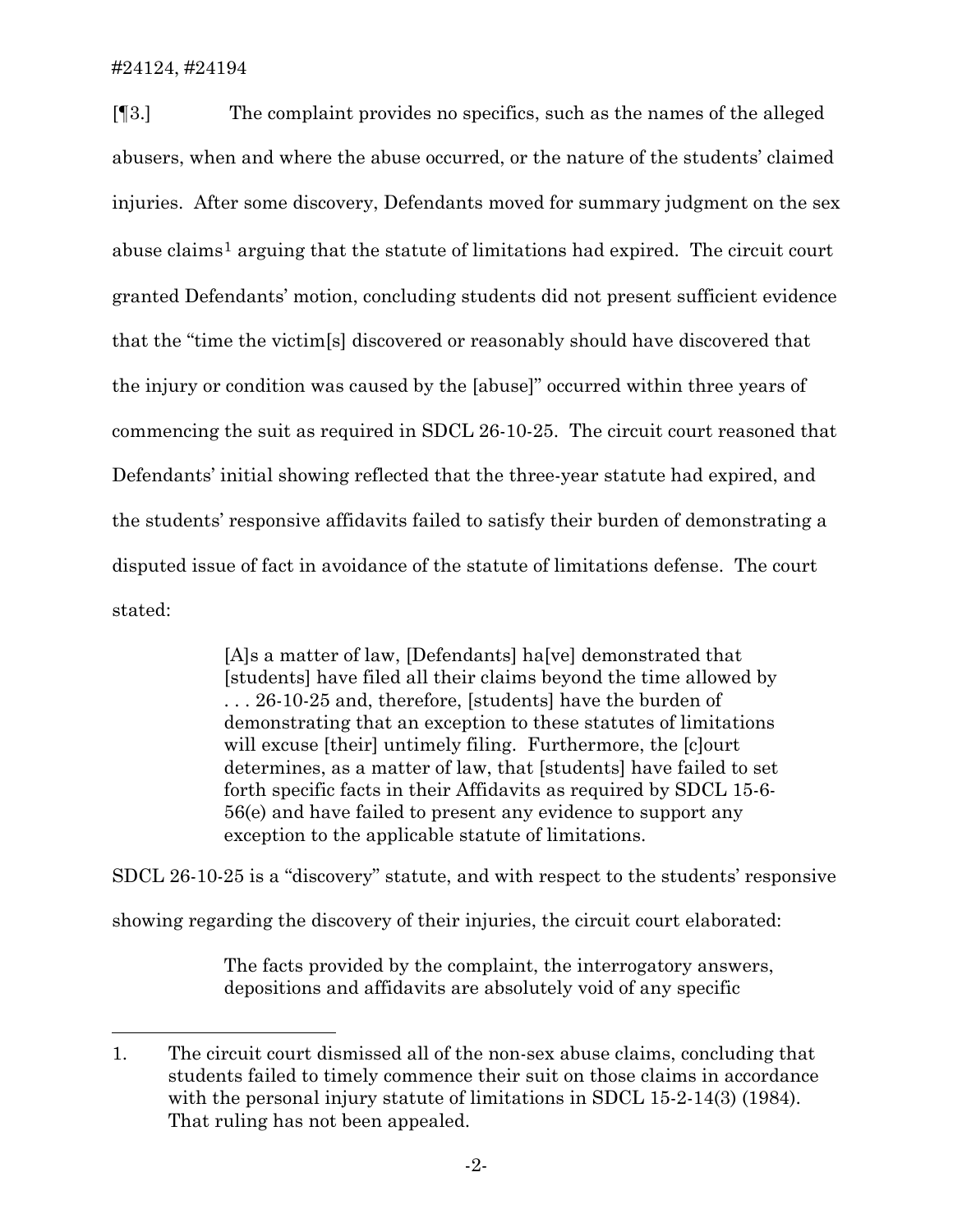information. The affidavits are boiler plate and generally set forth in conclusory fashion that the [students] discovered the condition resulting from the conduct within the last three years but does not detail specifically when the discovery was made; how the connection was made; and where this discovery took place. Because there is no specific factual information provided by the [students], SDCL 26-10-25 cannot provide an exception to the statute of limitations defense against the [students'] claims based on sexual abuse.[2](#page-4-0)

<span id="page-4-0"></span>l 2. The circuit court's observation of the students' responsive showing was correct. These students, like the majority of the seventy-two plaintiffs in this case, submitted nearly identical affidavits resisting summary judgment. Only one affidavit was dated, and all contained the identical factual averments as the plaintiffs in *One Star v. St. Francis Mission*, 2008 SD 55, ¶22, \_\_ NW2d \_\_. Other than disclosing the students' different ages when the alleged abuse occurred, the affidavits are wholly conclusionary. Every student merely alleged the identical factual assertion that "[s]ince I have been involved in this lawsuit I have had discussion with other victims of the abuse. As a result many memories have been revived and some abuse events recalled for the first time by me and I am now for the first time aware of the many altering affects that the abuse has had on me." The affidavits provide no facts about the abuse; no facts about the nature of the alleged "altering affects"; no facts relating where and when the discussions occurred or who was present during those discussions; or any specifics about the discussions. The affidavits declared that "additional specifics surrounding the abuse will be set forth in more detail in my deposition, when it is taken in this case or when I testify at trial in this case."

This type of undated, identical, boilerplate affidavit is inadequate to meet the requirements of SDCL 15-6-56(e). *See* Baatz v. Arrow Bar, 452 NW2d 138, 140 (SD 1990) (stating: "Mere allegations that are devoid of specific facts will not prevent the issuance of summary judgment."); Casazza v. State, 2000 SD 120, ¶14, 616 NW2d 872, 876 (noting, "[u]nder SDCL 15-6-56(e), the opposing party [must] be diligent in resisting a motion for summary judgment, and mere general allegations and denials which do not set forth specific facts will not prevent the issuance of a judgment." Even though "we believe the actions alleged against Defendant would be deplorable, our feelings for what Plaintiff possibly has gone through should not override our obligations on this appeal.").

Nevertheless, as is discussed hereinafter, the students' failure to respond with legally sufficient affidavits is of no consequence because the Defendants' showing in support of their motion for summary judgment was insufficient to

(continued . . .)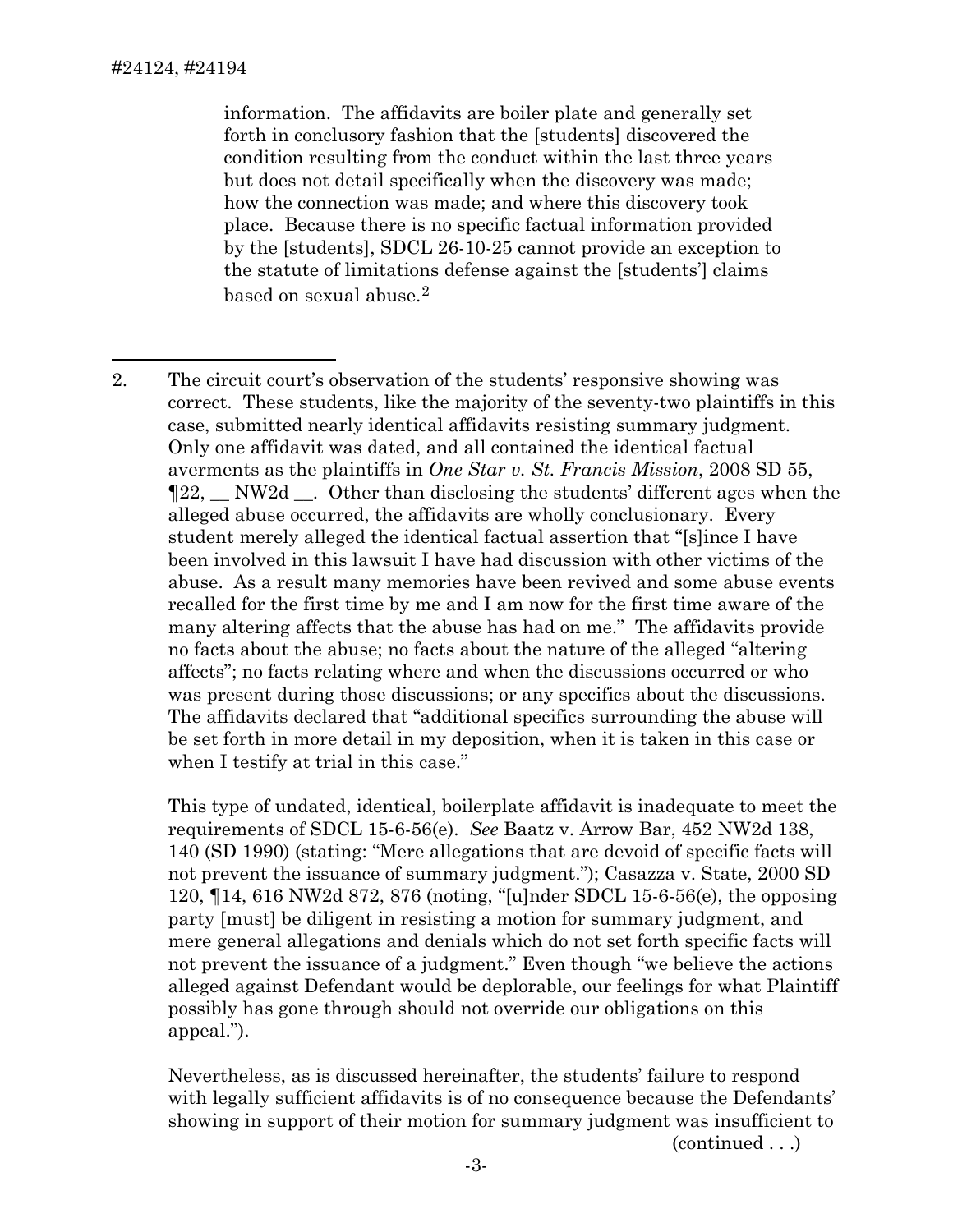The circuit court finally concluded that fraudulent concealment and estoppel by duress were not supported by the record, and that estoppel by duress was not a viable legal theory in South Dakota. Because the court dismissed the students' claims on the statute of limitations, it did not consider the Diocese's arguments that it had no control, supervision, or official relationship with the School, and that the students' claims are barred by the constitutional principle of separation of church and state. The circuit court also did not address the Diocese's and Oblate Sisters' argument that SDCL 26-10-25 applies only to perpetrators and not third party entities who employed the alleged perpetrators.

[¶4.] After entry of the circuit court's order dismissing all claims, ten students moved to amend the complaint in an attempt to show a timely filing by setting forth more specific facts. Before the circuit court's ruling on this motion to amend, nine students filed this appeal. Notwithstanding the appeal, the circuit court held a hearing on the merits and denied the motion to amend. The court did not consider the question of its jurisdiction once a notice of appeal had been filed.

[¶5.] The nine students now appeal raising two issues:

Whether the circuit court erred in granting Defendants' motion for summary judgment; and

Whether the circuit court erred in denying the students' motion for leave to amend the complaint.

(. . . continued)

 $\_$ 

shift the burden to students to specify facts supporting avoidance of the statute of limitations.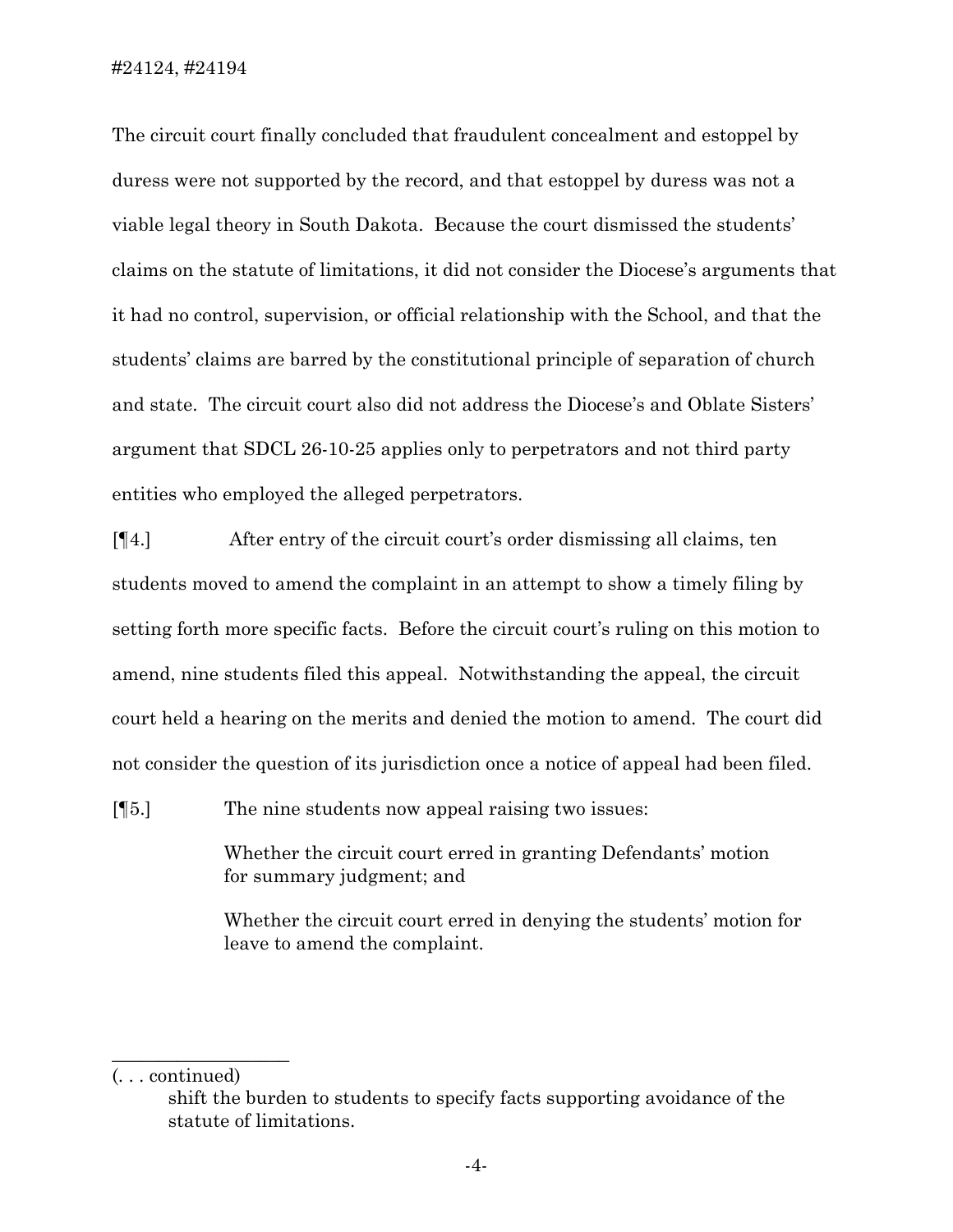$\overline{a}$ 

II

[¶6.] "Under our familiar standard of review in summary judgment cases, we decide only whether genuine issues of material fact exist and whether the law was correctly applied." Bordeaux v. Shannon County Sch., 2005 SD 117, ¶11, 707 NW2d 123, 126. In addressing a motion for summary judgment, this Court views the evidence most favorably to the non-moving party and the burden of proof is on the moving party to show that there are no genuine issues of material fact. Wulf v. Senst, 2003 SD 105, ¶17, 669 NW2d 135, 141. While we often distinguish between the moving and non-moving party in referring to the parties' summary judgment burdens, the more precise inquiry looks to who will carry the burden of proof on the claim or defense at trial. Entry of summary judgment is mandated against a party who fails to make a showing sufficient to establish the existence of an element essential to that party's case, and on which that party will bear the burden of proof at trial. *See* Celotex Corp. v. Catrett, 477 US 317, 322-23, 106 SCt 2548, 2552, 91 LEd2d 265, 273 (1986).[3](#page-6-0)

### III

[¶7.] The issue in this appeal is whether students commenced their actions within the time allowed by SDCL 26-10-25. That statute provides:

> Any civil action based on intentional conduct brought by any person for recovery of damages for injury suffered as a result of

<span id="page-6-0"></span><sup>3.</sup> We recognized this distinction in *Bordeaux*, stating, "those resisting summary judgment must show that they will be able to place sufficient evidence in the record at trial to support findings on all the elements on which they have the burden of proof." *Bordeaux*, ¶14, 707 NW2d at 127 (quoting Chem-Age Indus., Inc. v. Glover, 2002 SD 122, ¶18, 652 NW2d 756, 765 (citation omitted)).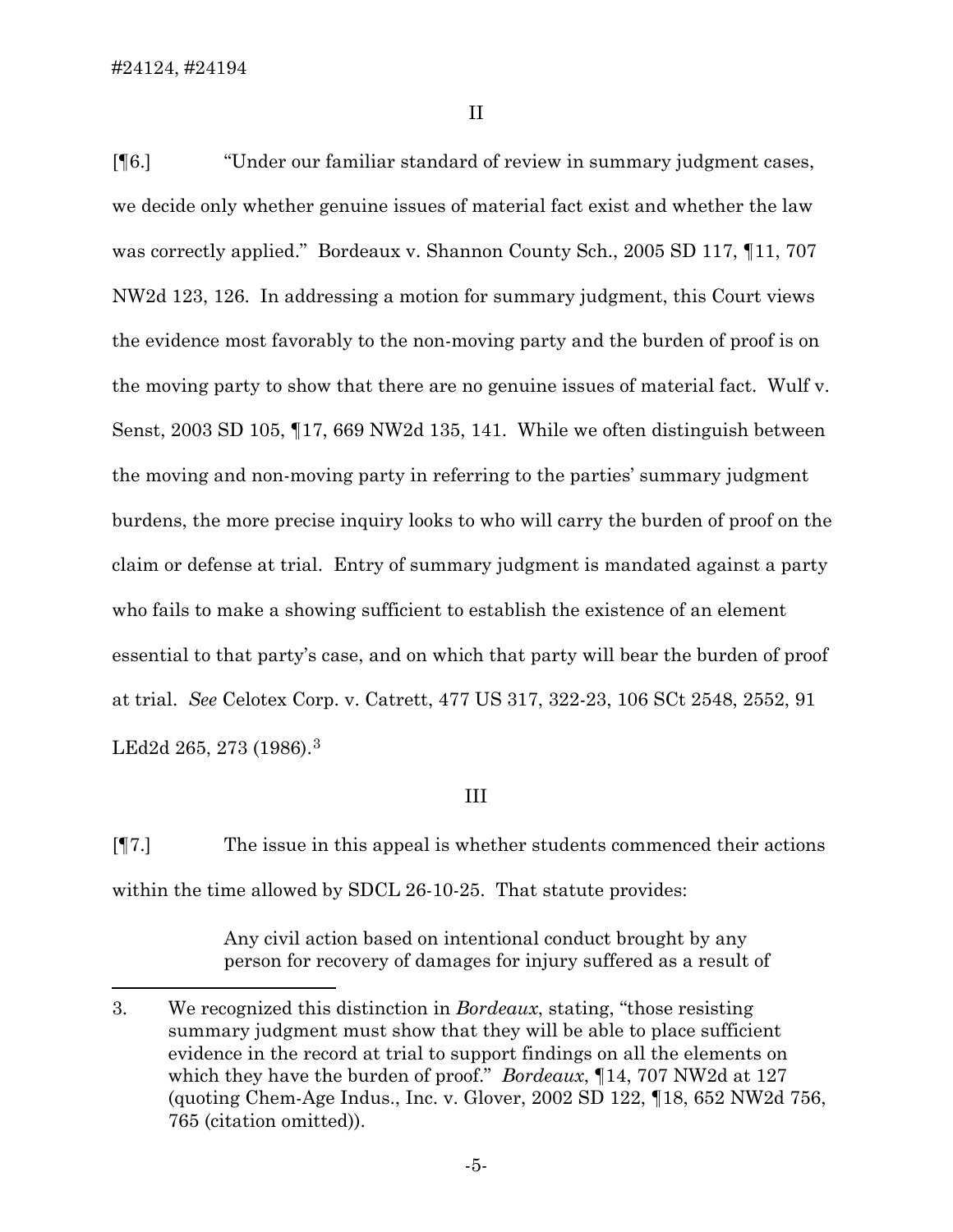$\overline{a}$ 

childhood sexual abuse shall be commenced within three years of the act alleged to have caused the injury or condition, *or three years of the time the victim discovered or reasonably should have discovered that the injury or condition was caused by the act*, whichever period expires later.

SDCL 26-10-25 (emphasis added).

[¶8.] As previously noted, the circuit court concluded that the students failed to carry their burden of establishing an exception to the statute of limitations. The court stated: Defendants "demonstrated that [students] have filed all their claims beyond the time allowed by . . . [SDCL] 26-10-25 and, therefore, [students] have the burden of demonstrating that an exception to these statutes of limitations will excuse [their] untimely filing." In reviewing this decision, we first discuss who had the summary judgment burden on this defense.<sup>[4](#page-7-0)</sup> We then determine whether the party with that burden established entitlement to summary judgment.

Defendants Blue Cloud Abbey and Oblate Sisters of the Blessed Sacrament also argue that SDCL 26-10-25 is not the applicable statute of limitations because that statute, enacted in 1991, did not exist at the time of the alleged abuse. Therefore, they assert that the statutes of limitations for personal injury and intentional torts apply, and the students' claims are time-barred and cannot be revived. We held to the contrary in *Stratmeyer v. Stratmeyer,*  concluding that the statute applied retrospectively, further stating that "[i]t

(continued . . .)

<span id="page-7-0"></span><sup>4.</sup> At one point in these proceedings, the circuit court stated that SDCL 26-10- 25 was an *exception* to the general assault and personal injury statutes of limitations, and as an exception, the students had the initial burden of proof. SDCL 26-10-25 is not an exception to the general assault and personal injury statutes of limitations. Neither the title of the act nor the body of the enactment creating this statute suggest that it was an exception to other statutes of limitations. *See* 1991 SD Sess Laws ch 219 §1. The circuit court, however, ultimately changed its view of SDCL 26-10-25. The court correctly concluded that Defendants carried the initial burden of presumptively showing that the students' claims were brought beyond the requirements of SDCL 26-10-25, and students only had the responsive burden of demonstrating an exception to this statute. *See supra* ¶3.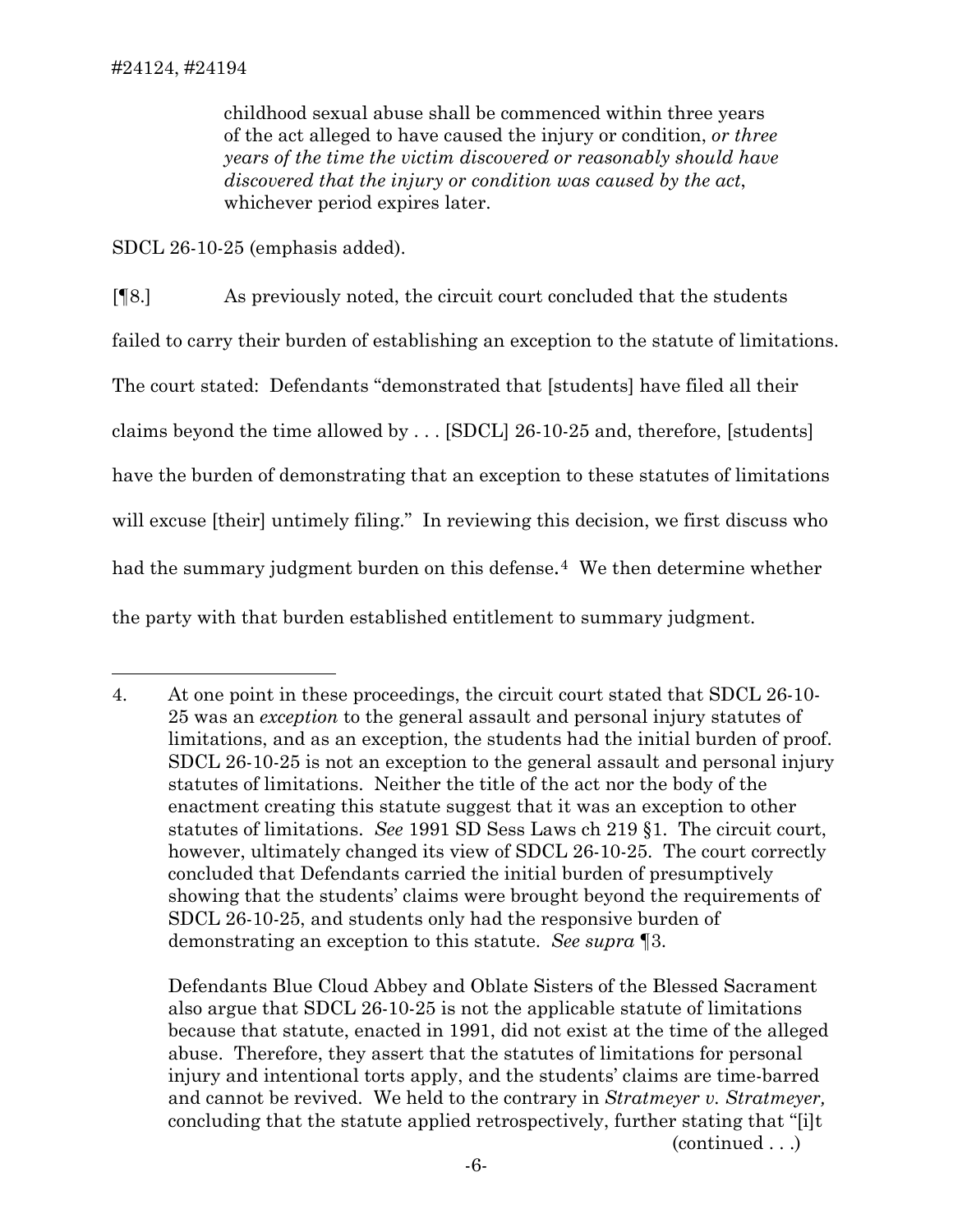[¶9.] SDCL 26-10-25 is an affirmative defense, and the burden of proof to establish affirmative defenses is on the party who seeks to rely on it. Clancy v. Callan, 90 SD 115, 118, 238 NW2d 295, 297 (1976) (citing Lang v. Burns, 77 SD 626, 97 NW2d 863, 865 (1959)). The burden of production, however, shifts. "In summary judgment proceedings, where the defendant asserts the statute of limitations as a bar to the action, and presumptively establishes the defense by showing the case was instituted beyond the statutory period, the burden then shifts to the plaintiff to establish the existence of material facts in avoidance of the statute of limitations[.]" Conway v. Conway, 487 NW2d 21, 23 (SD 1992). *See also* Huron Center, Inc. v. Henry Carlson, Inc., 2002 SD 103, ¶11 n2, 650 NW2d 544, 548 (providing, "[o]nly when Defendants have presumptively established their defense by showing the action was brought beyond the statutory period . . . does the burden shift to [Plaintiff] to demonstrate material facts in avoidance of the defense.") (citing Wissink v. Van De Stroet, 1999 SD 92, ¶9, 598 NW2d 213, 215). We therefore turn to the question whether Defendants presumptively established that students brought their claims beyond the statutory period. This required a showing that the students knew of the abuse, or discovered or reasonably should have discovered that their injury or condition was caused by the abuse more than three years before they commenced suit, whichever is later.

 $\_$ 

<sup>(. . .</sup> continued)

is obvious from a plain reading of SDCL 26-10-25 . . . that the Legislature intended SDCL 26-10-25 to apply to all acts of intentional childhood sexual abuse conduct." 1997 SD 97, ¶15, 567 NW2d 220, 223.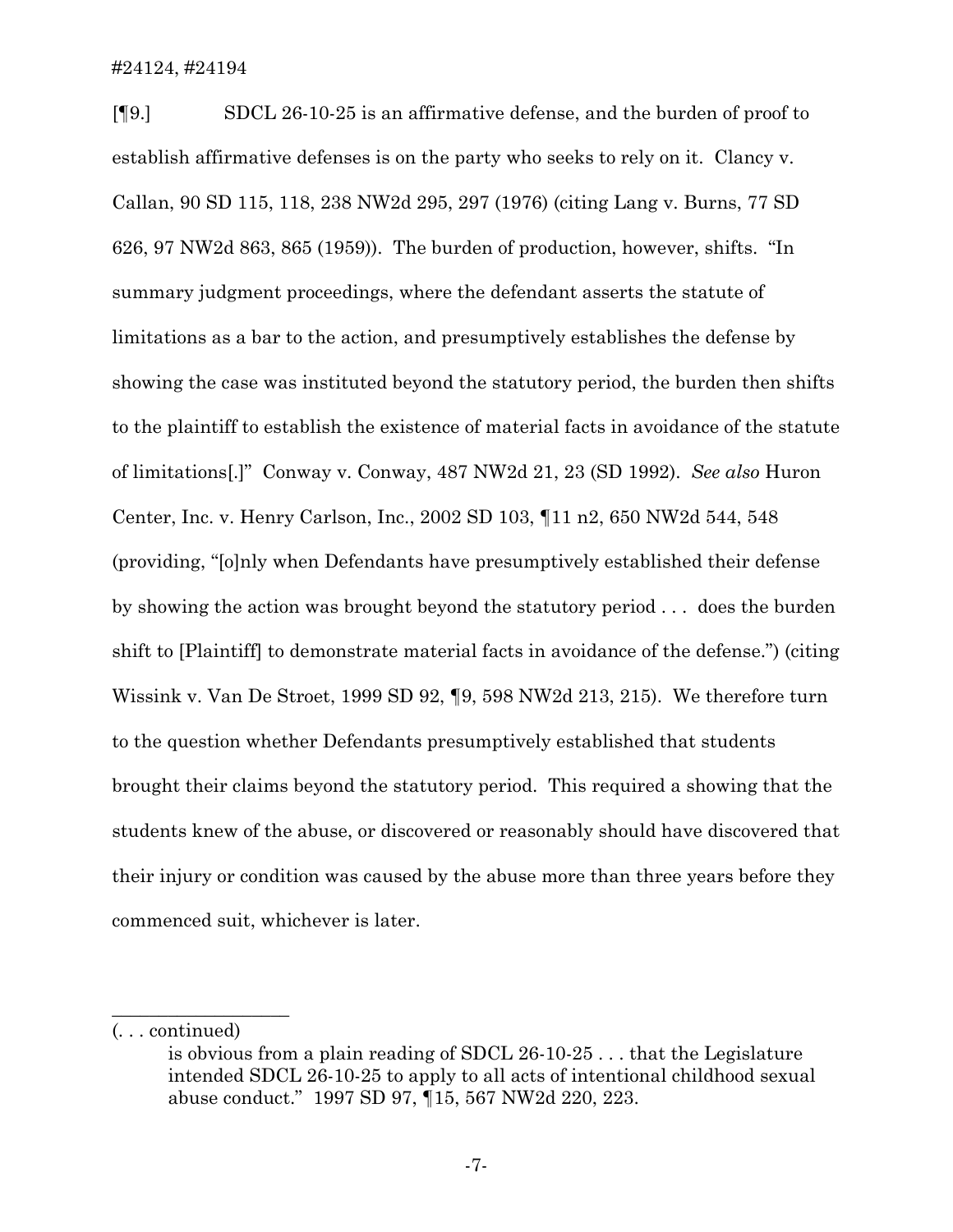[¶10.] The Defendants failed to make that showing. The only evidence Defendants provided at this stage of the summary judgment proceeding was that: students acknowledged that the abuse happened decades ago when the School was allegedly operated and controlled by Defendants; some students acknowledged in discovery that they did not claim repressed memory of the abuse; and the School was transferred to the Tribe in 1975. Although these facts were sufficient to make a presumptive showing that *some* of the students had been aware of the *abuse* for more than three years preceding the suit, it did not show that all of the students were aware of the abuse for the requisite period. More importantly, Defendants must have also introduced evidence presumptively showing that the students discovered or reasonably should have discovered that their injury or condition was caused by the abuse more than three years before commencing the suit. In our view, Defendants' showing of knowledge of the abuse, coupled with cessation of control of the School, did not presumptively establish that students also discovered or reasonably should have discovered that their injury or condition was caused by the abuse. As noted in *Stratmeyer*, 1997 SD 97, ¶13, 567 NW2d at 222, "[m]any children only realize years later the true significance of the abuse they endured, especially in cases where the molestation occurred at the hands of . . . trusted individuals." Furthermore, as we stated in *One Star,* discovering the injuries in and of itself will not suffice to commence the statutory period regarding discovery of the causal connection between the acts of abuse and the plaintiffs' injuries. "Rather, there must be discovery of some tie linking the acts of abuse to the injury." 2008 SD 55,  $\P$ 13,  $\Box$  NW2d at  $\Box$ .

-8-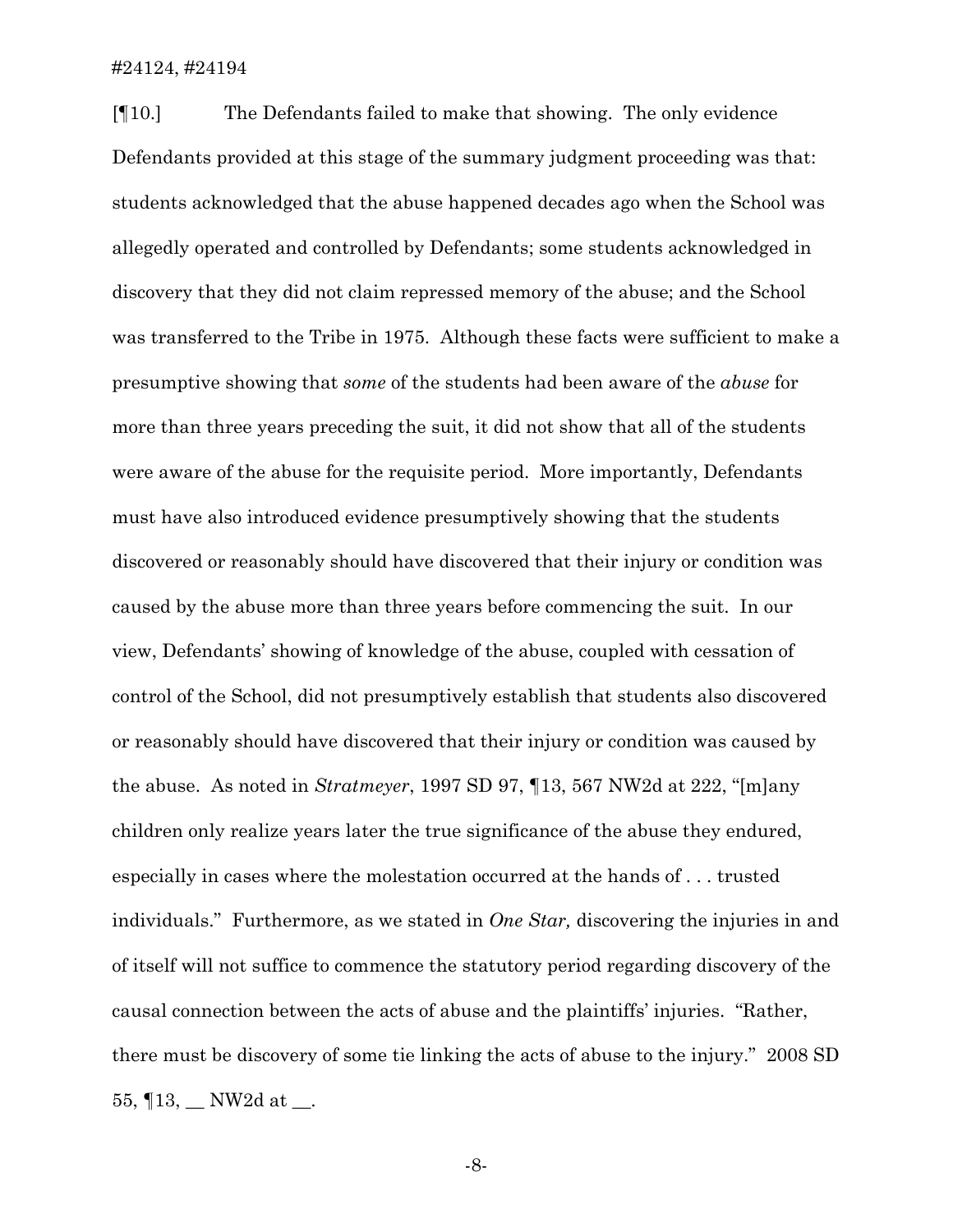[¶11.] Because Defendants failed to make their initial presumptive showing that the students' claims were not brought within the time allowed by the statute, the circuit court erred in shifting the burden to students to set forth specific facts to demonstrate their claims were timely. For the same reason, the sufficiency of the students' responsive showing was immaterial at this stage of the summary judgment proceeding, and the circuit court erred in dismissing their claims.

[¶12.] There is, however, one student whose claim was correctly dismissed. Unlike the other eight students, Defendants made a presumptive showing that Orson Cuny was aware of the abuse and that his claimed injuries were causally related to the abuse more than three years before the suit was commenced. Cuny testified in his deposition that in the summer of 1982, he attended a treatment program at Sioux San Hospital in Rapid City, South Dakota to "seek help psychologically, spiritually." He testified that during this psychological treatment, he "brought this abuse out and above and surfaced it." He further testified that in 1984, he chose to bring the events of the abuse to the forefront to try to cope with them.

[¶13.] An analogous situation was considered in *Frideres v. Schlitz*, 113 F3d 897 (8thCir 1997). In *Frideres*, the plaintiff had some memories of her childhood abuse, the last incident occurring in 1967. In 1982, she sought help from her family physician for depression, at which time the physician recommended that the plaintiff seek further professional help or try an antidepressant drug. In 1988, the plaintiff visited with her priest who also encouraged her to seek professional help for the difficulties she was experiencing as a result of the abuse. The plaintiff did

-9-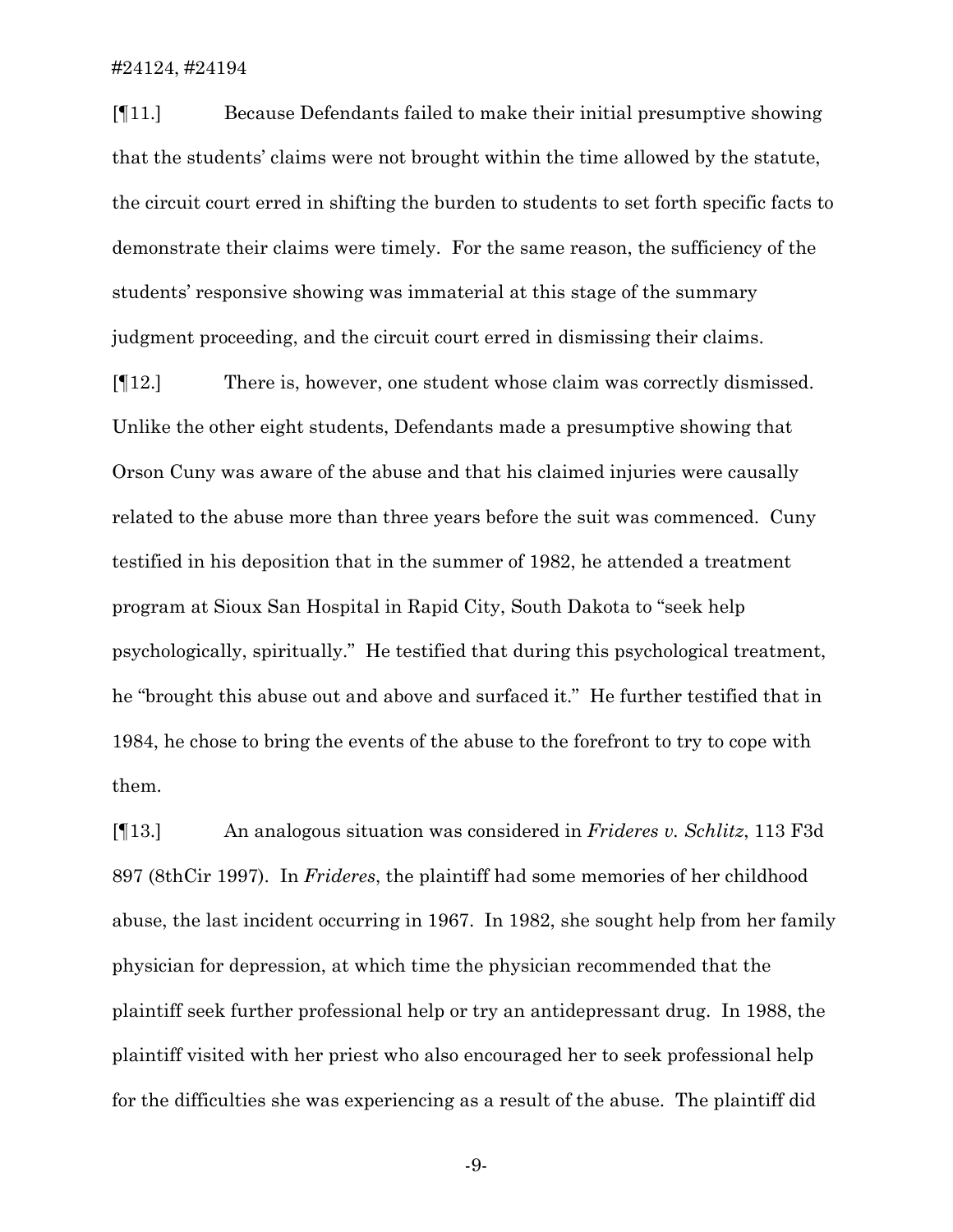not file suit within the statutory period. The court applied the same discovery rule, which allows a plaintiff to bring suit within a prescribed period from the time one makes a connection between the abuse and the injuries. The Eighth Circuit concluded that given plaintiff's knowledge of her prior sexual abuse, and in light of her conversations with the priest and physician, she "had enough knowledge linking the abuse and the resultant injuries . . . to put her on inquiry notice" of her cause of action. *Id*. at 899. The *Frideres* court explained:

> We agree with Frideres that mere knowledge of abuse will not necessarily start the running of the limitations period in every case. In this case, however, Frideres had enough knowledge linking the abuse and the resultant injuries, as evidenced by her visits to her family physician and priest in search of advice, to put her on inquiry notice more than two years prior to the commencement of this action. As the Supreme Court of Iowa stated, "'the statute of limitations begins to run when a plaintiff first becomes aware of facts that would prompt a reasonably prudent person to begin seeking information as to the problem and its cause.'" At that time, a person is charged with knowledge of facts that would have been disclosed by a reasonably diligent investigation. Because Frideres remembered the abuse and was aware of enough of its effects to seek help more than two years prior to the commencement of her action, her action is time barred.

*Id.* (citations omitted).

[¶14.] We follow the same rule. In *Strassburg v. Citizens State Bank*, 1998 SD 72, ¶10, 581 NW2d 510, 514, we stated that a statute of limitations ordinarily begins to run when a plaintiff either has "actual notice of a cause of action or is charged with notice," and that "constructive notice is notice imputed by the law to a person not having actual notice." Thus, one having actual notice of circumstances sufficient to put a prudent person on inquiry about a particular fact, and who omits to make such inquiry with reasonable diligence, is deemed to have constructive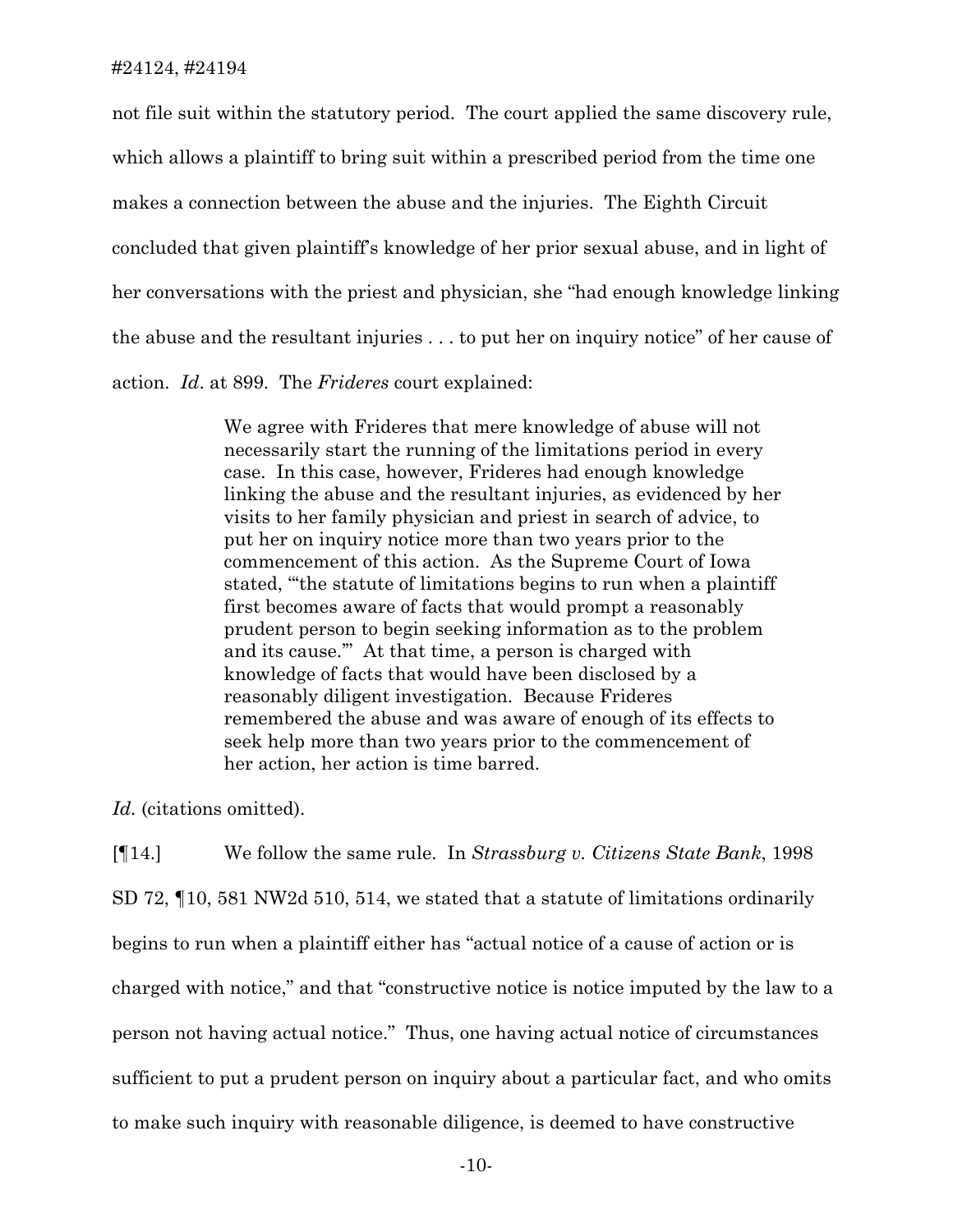notice of the fact itself sufficient to start the running of the statute of limitations. Id. (citing SDCL 17-1-4). "Limitations periods will not abide indefinitely while those aggrieved discover all their damages." *Id.* ¶11, 581 NW2d at 515. "Statutes of limitations begin to run when plaintiffs first become aware of facts prompting a reasonably prudent person to seek information about the problem and its cause." *Id*. ¶13, 581 NW2d at 515. Consequently, as we noted in *One Star*, SDCL 26-10-25 "accrues when the plaintiff is put on inquiry notice of facts that would prompt a reasonably prudent person to seek out information regarding his or her injury or condition and its cause."  $2008$  SD 55,  $\P$ 18,  $\hbox{NW2d}$  at  $\hbox{...}$ 

[¶15.] In this case, Cuny's knowledge of the abuse, coupled with his psychological treatment for his condition, was sufficient to establish constructive knowledge of the abuse and that his injury was caused by that abuse. He was therefore on inquiry notice and was required to seek out further information and pursue his claim following his discoveries in 1982. Cuny, however, failed to commence his action within three years of that time. Considering the evidence of Cuny's knowledge and treatment, the circuit court correctly concluded that Defendants satisfied their presumptive showing that the statute of limitations had expired and the burden of identifying specific facts in avoidance of the statute shifted to Cuny. *Conway*, 487 NW2d at 23. Furthermore, the circuit court correctly concluded that Cuny's nonspecific, conclusionary, and boilerplate responsive affidavit was, for the reasons explained in n2, *supra*, insufficient to prevent summary judgment against him.

-11-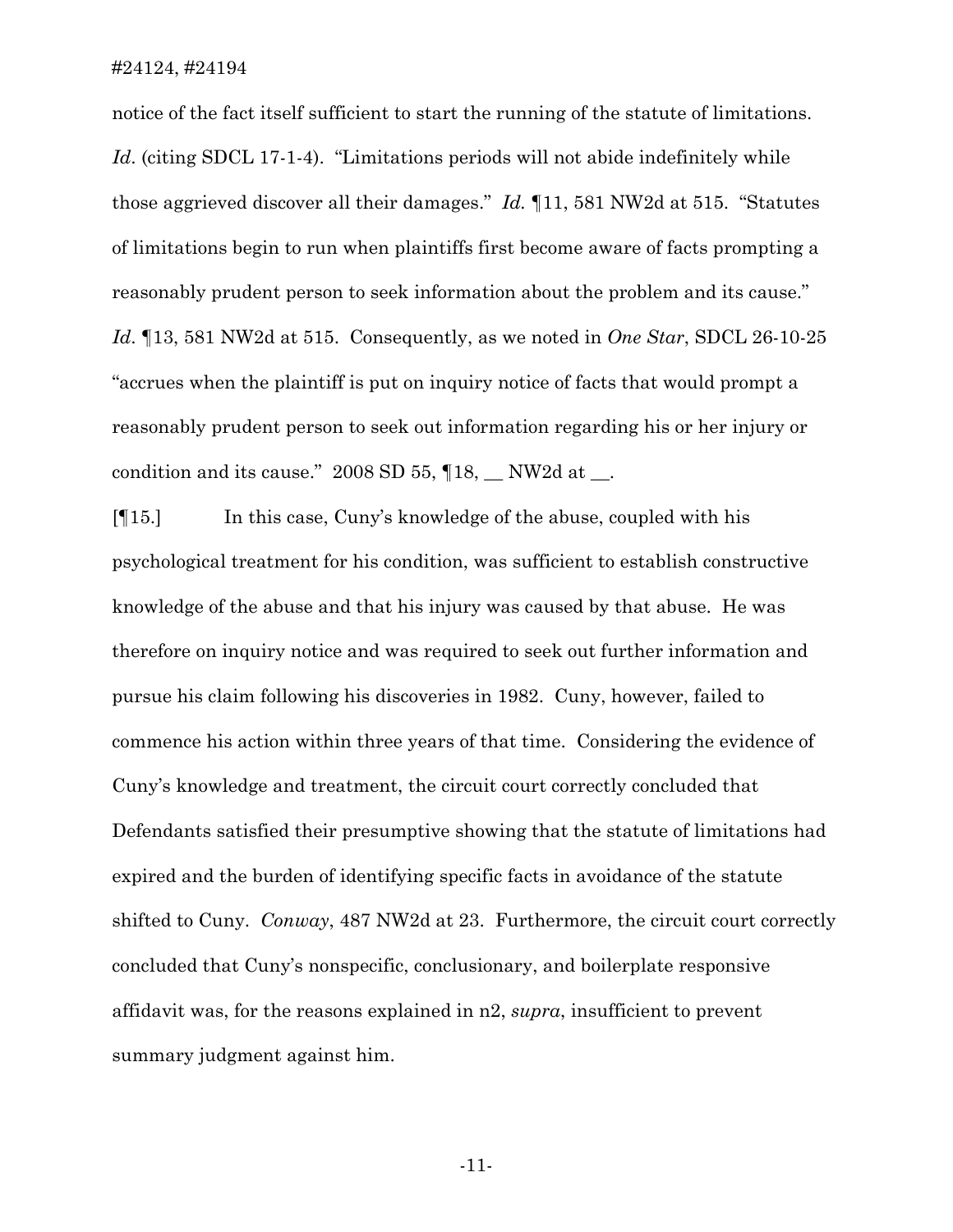[¶16.] Cuny claims that his cause of action was fraudulently concealed by the Defendants. This Court has recognized fraudulent concealment as an implied exception to the statute of limitations, which acts to toll the statute of limitations until the cause of action is discovered or might have been discovered by the exercise of diligence. *One Star*, 2008 SD 55, ¶34, \_\_ NW2d at \_\_ (citing Hinkle v. Hargens*,*  76 SD 520, 524, 81 NW2d 888, 890 (1957)). Fraudulent concealment does not, however, toll the statute of limitations, no matter the nature of the concealment if a plaintiff is already on notice of facts sufficient to give rise to a claim. *One Star,*  2008 SD 55,  $\sqrt{35}$ , NW2d at . In this case, there is no dispute that Cuny knew of the operative facts regarding the alleged abuse and his current claimed condition. Therefore, Defendants could not have fraudulently concealed this cause of action by affirmative representation or silence.

[¶17.] Cuny also asserts tolling of the statute of limitations under the equitable theory of estoppel by duress. He acknowledges that South Dakota has not recognized this exception to the statute of limitations. For purposes of this case, however, we may assume without deciding that the exception exists because Cuny did not make the responsive summary judgment showing necessary to establish entitlement to the exception. Where it has been adopted, the exception generally requires a showing that the duress be continuous. *See* Overall v. Estate of Klotz*,* 52 F3d 398, 404 (2ndCir 1995), noting that a plaintiff must "demonstrate some threats or abuse during the limitations period" for duress tolling to be appropriate. *See also*  Rakes v. United States, 442 F3d 7, 26 (1stCir 2006) (requiring plaintiff to demonstrate that duress was continuous before tolling available); Murphy v.

-12-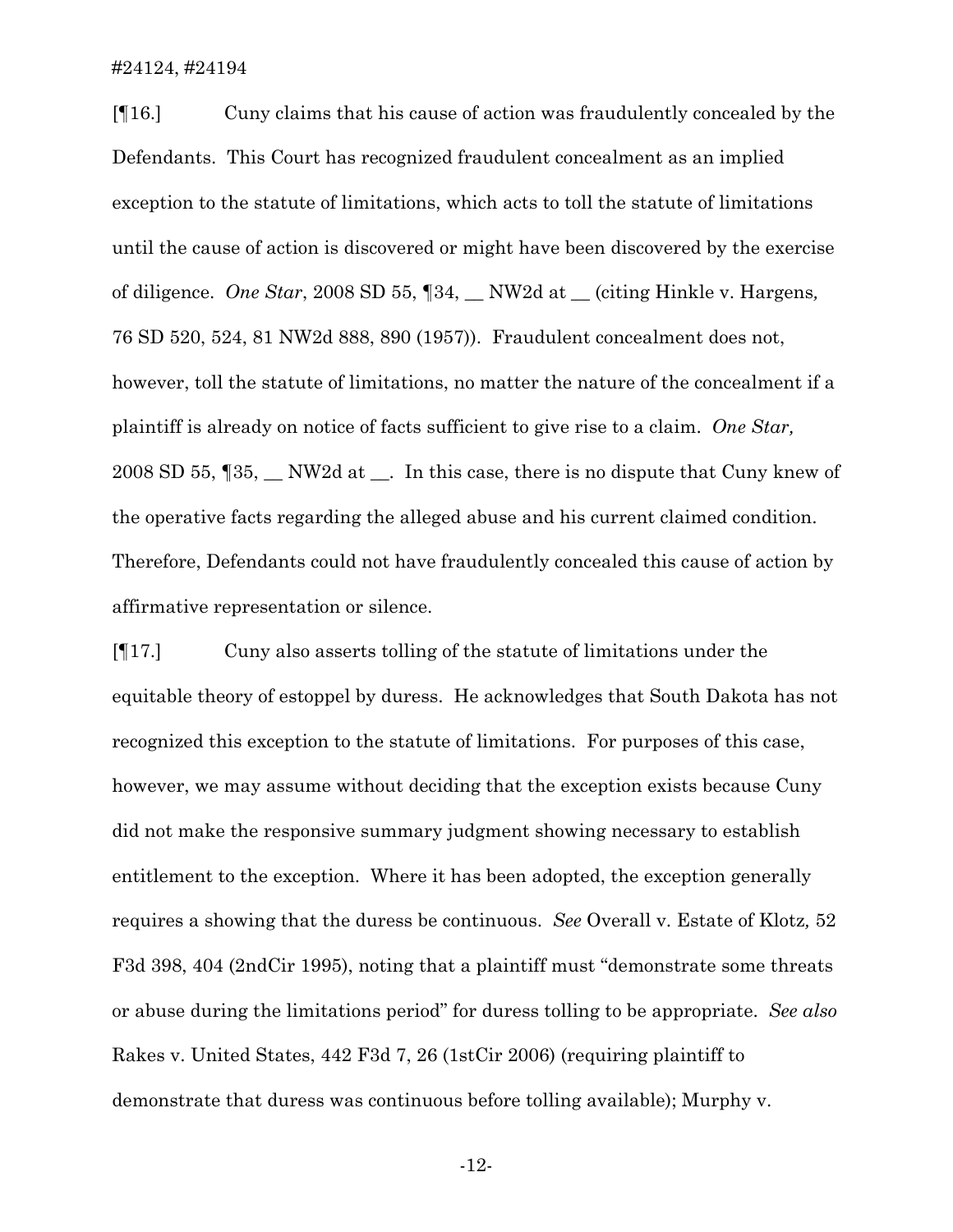$\overline{a}$ 

Merzbacher, 697 A2d 861, 869-70 (MD 1997) (rejecting claim of duress because there was absolutely no evidence that the defendant made any threats to the victims or engaged in any overt acts towards them for over twenty years prior to the commencement of the litigation).[5](#page-14-0)

[¶18.] In this case, Cuny identified no facts suggesting that any threats continued during the thirty years after he left the School. Consequently, even if we recognized the exception, he did not make the showing necessary to satisfy estoppel by duress.

IV

[¶19.] Diocese argues that even if the statute of limitations was incorrectly applied at this point in the proceedings, the Diocese should be dismissed because it had no control or supervision over the School. Diocese also argues that its religious relationship with the School precludes intervention by a civil court because court involvement would result in an unlawful entanglement between church and state. Diocese and Oblate Sisters finally argue that SDCL 26-10-25 applies only to perpetrators of sex abuse and not third party entities who may only be vicariously responsible on theories other than those involving intentional acts.

[¶20.] The circuit court granted summary judgment solely on the statute of limitations, and it declined to address these additional issues. Because we have "reversed summary judgment on the issue of the statute of limitations, we need not

<span id="page-14-0"></span><sup>5.</sup> Other cases that have recognized some form of the exception include *Bank of Penfield v. Colclough*, 154 Ga 222, 114 SE 33 (1922) and *Ateeq v. Najor*, 15 CalApp4th 1351, 19 CalRptr2nd 320 (CalCtApp 1993)*.*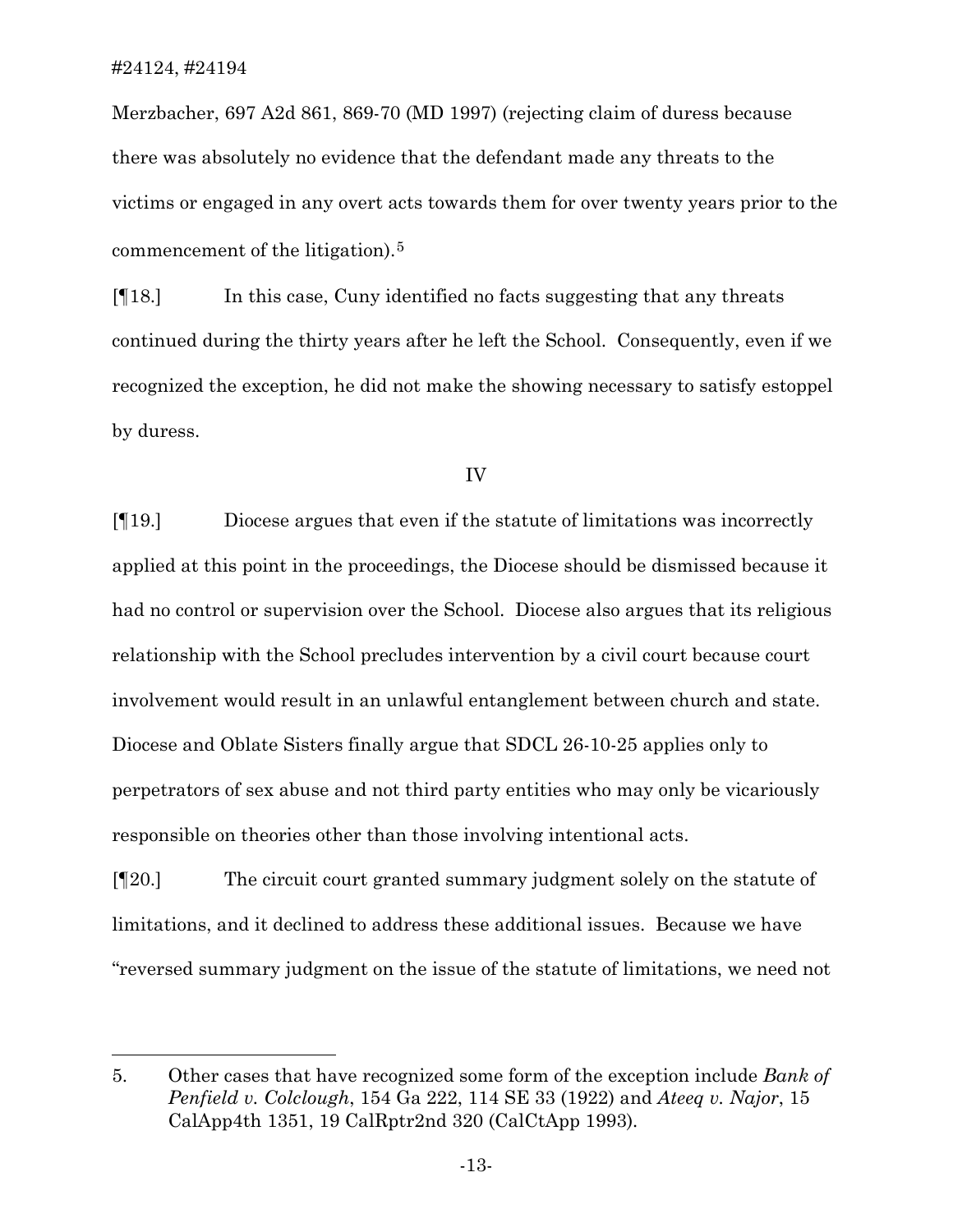decide th[ese] issue[s] now." Williams v. Maulis, 2003 SD 138, ¶28, 672 NW2d 702, 708. Rather, they "[are] better left to the trial court." *Id*. *See also* Aberdeen Prod. Credit Ass'n v. Redfield Livestock Auction, Inc., 379 NW2d 829, 832-33 (SD 1985) (providing, "[s]ince the circuit court . . . granted summary judgment to [defendants], these questions involve issues of fact which were not reached. As an appellate court, we are without jurisdiction to determine issues of fact . . . except where facts are undisputed and such that only one conclusion can be drawn."). Considering the factual underpinnings of these remaining arguments, we leave them for the circuit court on remand.

V

[¶21.] Students finally argue that the circuit court erred in denying their motion for leave to amend the complaint to set forth more specific allegations of the abuse. The circuit court did not consider this motion until after it entered its final judgment dismissing all claims and after the nine students appealed that judgment to this Court. Although such an appeal generally deprives the circuit court of jurisdiction to consider further substantive matters, the circuit court held a hearing on the students' motion and determined that there was no basis to amend their complaint after a final judgment had been issued.

[¶22.] We do not reach the circuit court's analysis because it did not have jurisdiction to act upon the motion to amend. "An appeal from a judgment or order strips the trial court of power over the subject matter of the judgment or order, and this Court has jurisdiction until the appeal is decided." Matter of Hoffman, 2002 SD 129, ¶17, 653 NW2d 94, 100.

-14-